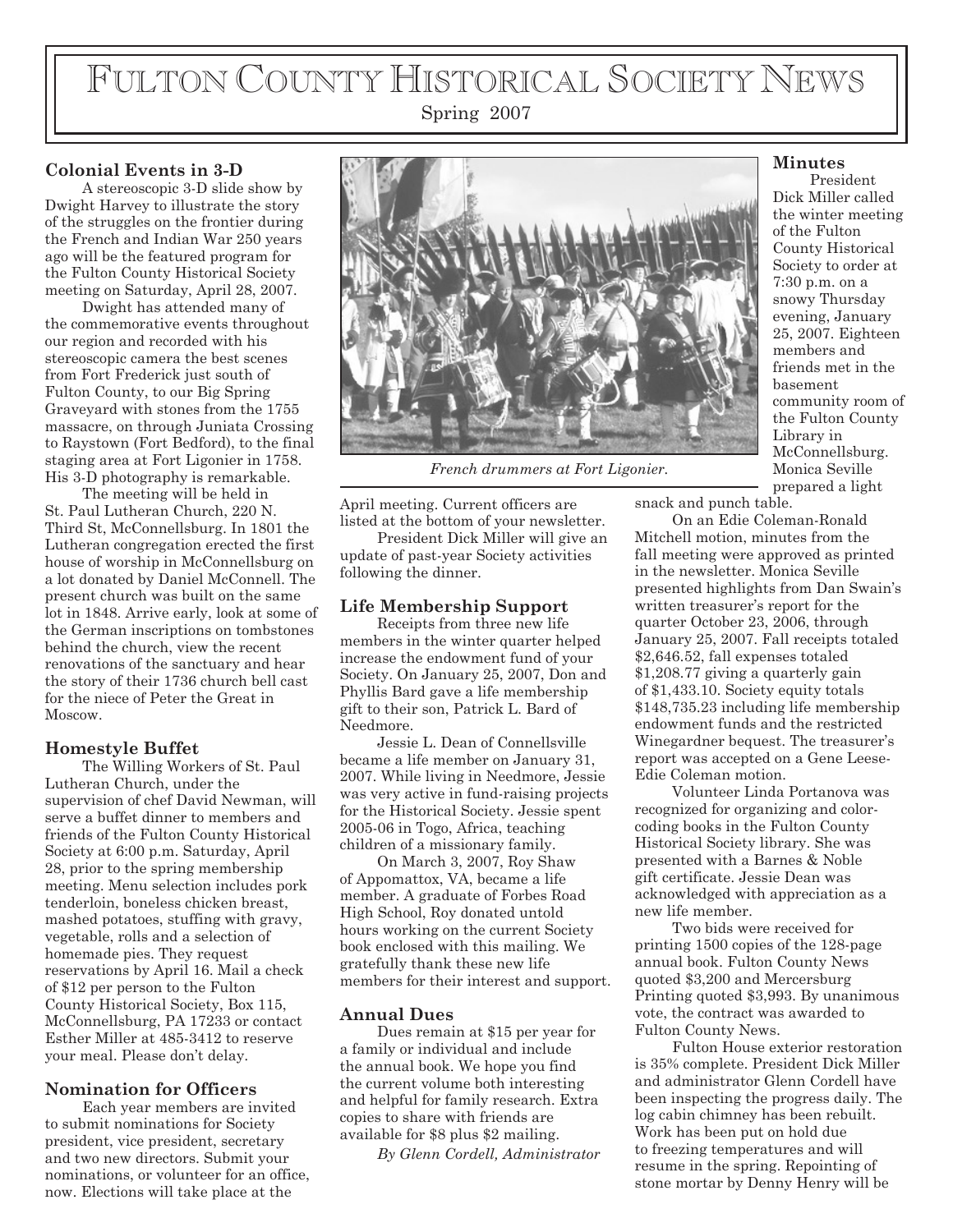completed before the new cedar shake roof is installed on the cabin which abuts the stone wall. Contractor George Hann submitted a bill of \$74,847 which will be reimbursed from grant funds.

Volunteers are needed to sort and process six boxes of genealogy papers from the John Humbert estate and a carton of 1930s papers from the Warfordsburg post office. A museum supervisor is needed to work with teens on the community service program from juvenile probation who will clean the interior of the Fulton House from construction dust.

Peg Kerlin donated a framed 1899 diploma from McConnellsburg High School for Elizabeth Woollet Fisher who later married Dr. John Mosser. Monte and Tessa Rasp donated a group student photo from the McGovern oneroom school taken in the late 1920s; the photo shows Tessa's father, Walter Rotz Marshall, who was born in 1918.

The Blair County Genealogical Society of Hollidaysburg presented the evening program. Librarian and past vice president Bob Hewitt gave a 15 minute DVD tour of their facilities. It now includes the Hoenstine collection of reference books. They have 5,000 reels of microfilm. Past president Jim Snyder informed us they have equipment to print or reprint books for the public in large or small quantities. Last year in an exchange program Dick Miller, Glenn Cordell and Edie Coleman traveled to Hollidaysburg to give a presentation about the Fulton County Historical Society.

The meeting adjourned at 8:30 p.m. followed by a social hour with refreshments.

Respectfully submitted, *Ken Keebaugh, Secretary*

#### **FULTON COUNTY HISTORICAL SOCIETY Box 115, McConnellsburg, PA 17233**

\_\_\_\_\_\_\_\_\_\_\_\_\_\_\_\_\_\_\_\_\_\_

Please reserve \_\_\_\_\_\_ meal/s at \$12 for Saturday, April 28, 2007, at 6:00 p.m. in the social room of St. Paul Lutheran Church.

Extra copies of Marriages and Deaths @ \$8 each  $\qquad \qquad .$ 

Membership renewal

(see your mailing label for expiration date, 04-01-06 above your name means your membership ended on April 1, 2006.):

\_\_\_ \$15 Adult/family; \_\_\_ \$25 Institution; \_\_\_\$250 Individual Life

Name: \_\_\_\_\_\_\_\_\_\_\_\_\_\_\_\_\_\_\_\_\_\_\_\_\_\_\_\_\_\_\_\_\_\_\_\_\_\_\_\_\_\_\_\_\_\_\_\_\_\_\_\_\_\_\_\_\_\_\_

Mailing address:

E-Mail address: \_\_\_\_\_\_\_\_\_\_\_\_\_\_\_\_\_\_\_\_\_\_\_\_\_\_\_\_\_\_\_\_\_\_\_\_\_\_\_\_\_\_\_\_\_\_\_\_\_\_\_

Family names or other interest: \_\_\_\_\_\_\_\_\_\_\_\_\_\_\_\_\_\_\_\_\_\_\_\_\_\_\_\_\_\_\_\_\_\_\_\_

Annual memberships expire in April. Mailings are sent by bulk mail and are only forwarded by the postal service for an additional charge. Please notify the Historical Society promptly for a change of address.

\_\_\_\_\_\_\_\_\_\_\_\_\_\_\_\_\_\_\_\_\_\_\_\_\_\_\_\_\_\_\_\_\_\_\_\_\_\_\_\_\_\_\_\_\_\_\_\_\_\_\_\_\_\_\_\_\_\_\_\_\_\_\_\_\_\_

\_\_\_\_\_\_\_\_\_\_\_\_\_\_\_\_\_\_\_\_\_\_\_\_\_\_\_\_\_\_\_\_\_\_\_\_\_\_\_\_\_\_\_\_\_\_\_\_\_\_\_\_\_\_\_\_\_\_\_\_\_\_\_\_\_\_

#### **Fulton County Historical Society Treasurers Report 1/25/07**

| Receipts 10/23/06 to 1/25/07                                                                                                                                     |                                                                |  |  |  |  |  |
|------------------------------------------------------------------------------------------------------------------------------------------------------------------|----------------------------------------------------------------|--|--|--|--|--|
| Donations                                                                                                                                                        | \$120.00                                                       |  |  |  |  |  |
| Big Spring graveyard mowing                                                                                                                                      | 500.00                                                         |  |  |  |  |  |
| 1873 Map Sales                                                                                                                                                   | 400.94                                                         |  |  |  |  |  |
| <b>Books</b>                                                                                                                                                     | 972.87                                                         |  |  |  |  |  |
| Prints                                                                                                                                                           | 228.30                                                         |  |  |  |  |  |
| Shipping & Handling income                                                                                                                                       | 11.50                                                          |  |  |  |  |  |
| Discounts received                                                                                                                                               | 1.27                                                           |  |  |  |  |  |
| Membership Dues                                                                                                                                                  | 395.00                                                         |  |  |  |  |  |
| Interest income                                                                                                                                                  | 2.49                                                           |  |  |  |  |  |
| Other sales                                                                                                                                                      | 14.15                                                          |  |  |  |  |  |
| Total Receipts                                                                                                                                                   | \$2,646.52                                                     |  |  |  |  |  |
| Disbursements:<br>Awards & Grants - individuals<br>Administrator<br>Supplies<br>Postage & Box Rent<br>Printing & copying<br>Other Misc. expenses<br>Banking fees | \$50.00<br>669.94<br>127.95<br>259.26<br>9.67<br>91.95<br>4.65 |  |  |  |  |  |
| Total Disbursements                                                                                                                                              | \$1,213.42                                                     |  |  |  |  |  |
| Net Income                                                                                                                                                       | \$1,433.10                                                     |  |  |  |  |  |
| Dan Swain, Treasurer                                                                                                                                             |                                                                |  |  |  |  |  |

#### **Additional resources**

For additional obituaries or marriage data, two members of our Historical Society have donated resource materials to our library which may be helpful to you. They also have copies of some records for sale.

Bill Turner and Genaiavie Stafford are cutting all recent newspaper obituaries and photocopying them in notebooks. Bill has copied 20th century Fulton County marriage records and continues to transcribe 20th century census records.

Jim Boor has several notebooks of early to mid-20th century newspaper obituaries for Fulton County as well as 18th and 19th century tax records when we were part of Bedford County. You may request from him a list of his sale items.

Contact addresses for these dedicated historians are on the enclosed membership list.

*PO Box 115, McConnellsburg, PA 17233 E-mail: director@fultonhistory.org Non-Profit 501(c)(3) organization #23-7453773 Web page: www.fultonhistory.org*

 2006-07 **OFFICERS: BOARD OF DIRECTORS:** Richard A. Miller, President Joe Erwin 2009 Dave Scamardella 2008 Monica Seville, Vice President Linda Garber 2009 Edith Coleman 2007 Ken Keebaugh, Secretary Dan Swain, Treasurer 2009